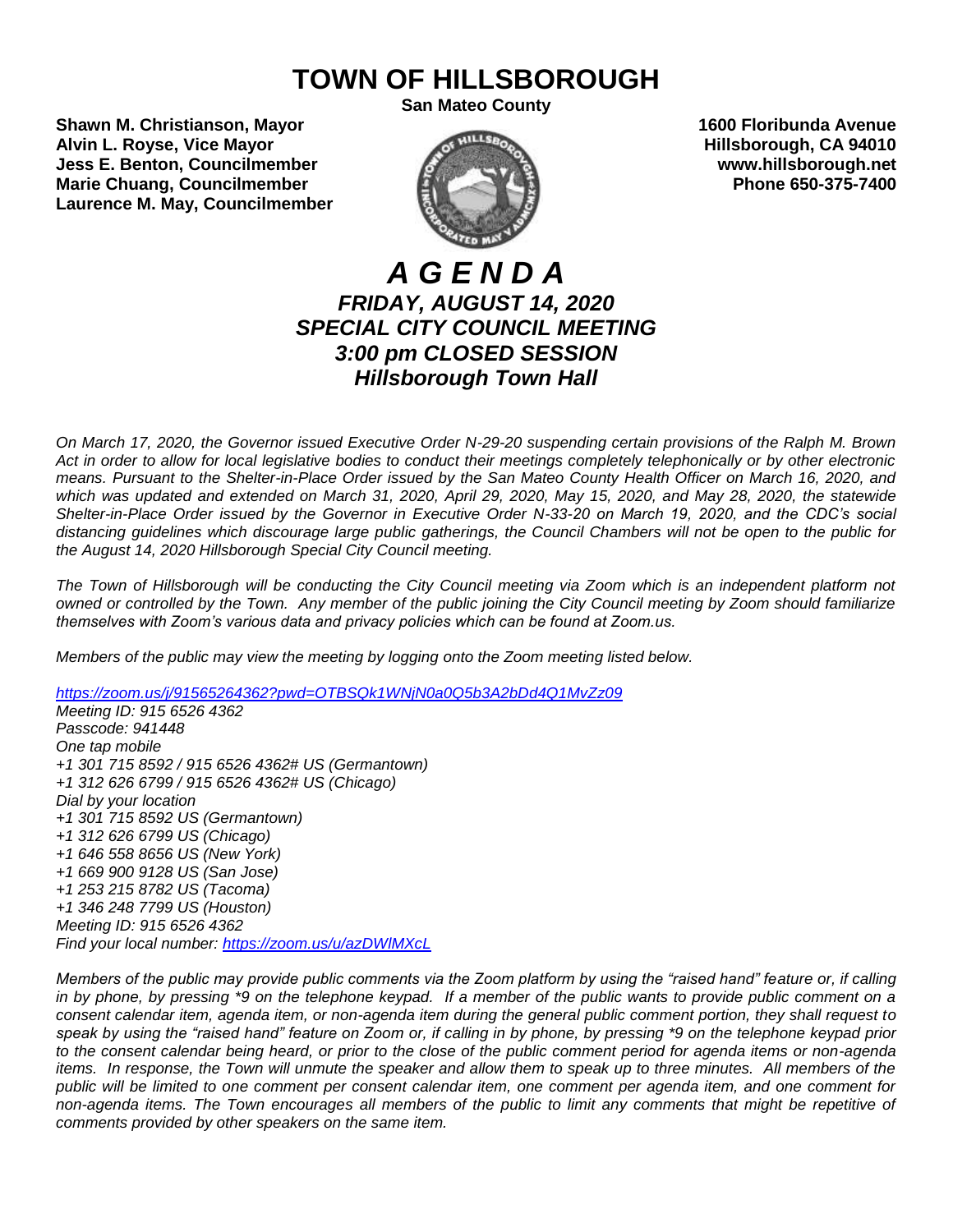# **SPECIAL CITY COUNCIL MEETING**

**CLOSED SESSION** (3:00 pm)

**CALL TO ORDER**

**ROLL CALL**

#### **PUBLIC COMMENT:**

*Members of the public may provide public comments on any item on the Closed Session agenda via the Zoom platform by using the "raised hand" feature or, if calling in by phone, by pressing \*9 on the telephone keypad. In response, the Town will unmute the speaker and allow them to speak up to three minutes. All members of the public will be limited to one comment per Closed Session item. The Town encourages all members of the public to limit any comments that might be repetitive of comments provided by other speakers on the same item.*

# **PUBLIC ANNOUNCEMENT OF CLOSED SESSION ITEMS**

## **A. CONFERENCE WITH LEGAL COUNSEL – EXISTING LITIGATION**

Government Code Section 54956.9(d)(1) Crown Castle NG West LLC v. Town of Hillsborough, et al. United States District Court for the Northern District of California Case No. C 18-22473 JSC

### **B. CONFERENCE WITH LEGAL COUNSEL – ANTICIPATED LITIGATION**  Pursuant to Government Code Section 54956.9(d)(2) Hillsborough Citizens Alliance's August 6, 2020 correspondence indicating that they are exploring their legal options under Government Code Section 91003 (See attached correspondence)

# **REPORT FROM CLOSED SESSION**

# **ADJOURNMENT**

#### **SPECIAL ACCOMMODATIONS:**

*If you need a disability-related modification or accommodation, including auxiliary aids or services, to participate in the City Council meeting, or if you need an agenda in an alternate form, please contact the City Clerk's Office at 375-7412 at least 24 hours before the scheduled City Council meeting.*

#### **ATTACHMENTS:**

*Any items listed as "Attachments" to the agenda are available on the Town's website or at the City Clerk's office.*

*Any writings or documents provided to a majority of the City Council regarding any item on this agenda, except as exempt from public disclosure under applicable law, will be made available for public inspection in the City Clerk's Office located at 1600 Floribunda Avenue, Hillsborough, CA 94010, during normal business hours.*

# **AUDIO / VISUAL ADVISORY:**

*Those persons who wish to use PowerPoint or other mediums when presenting to the City Council will be required to submit media items to the City Clerk by 12:00 p.m. on the day of City Council meetings. Media items can be emailed to [myokoyama@hillsborough.net.](mailto:myokoyama@hillsborough.net)*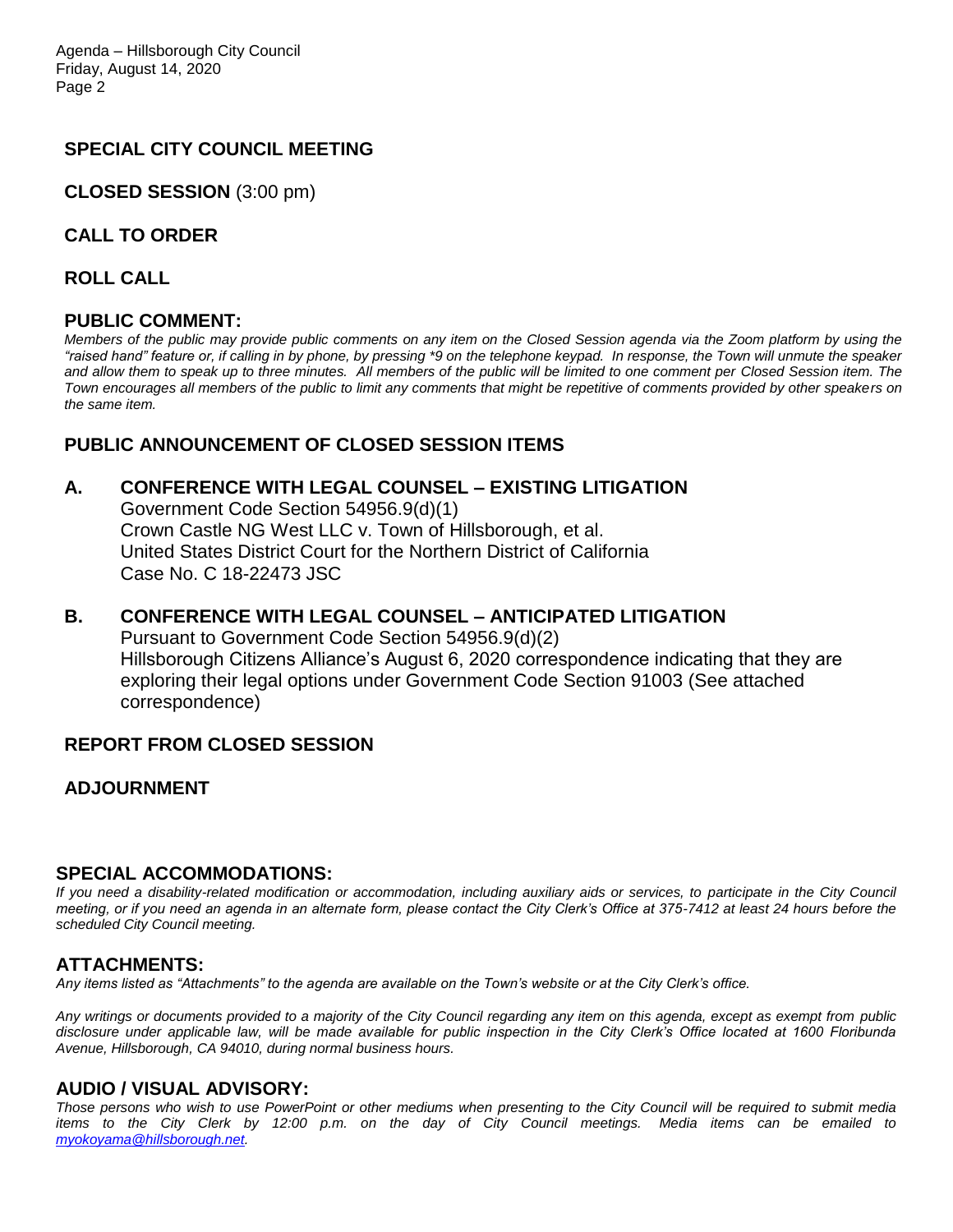Agenda – Hillsborough City Council Friday, August 14, 2020 Page 3

### **AUDIO OR VIDEO RECORDINGS:**

*Please be advised that under the Brown Act, any person has the right to record the City Council meeting, including the audience in attendance, using an audio or video recording device subject to certain exceptions. Please be aware that by attending a City Council meeting, you may be audio or video recorded.*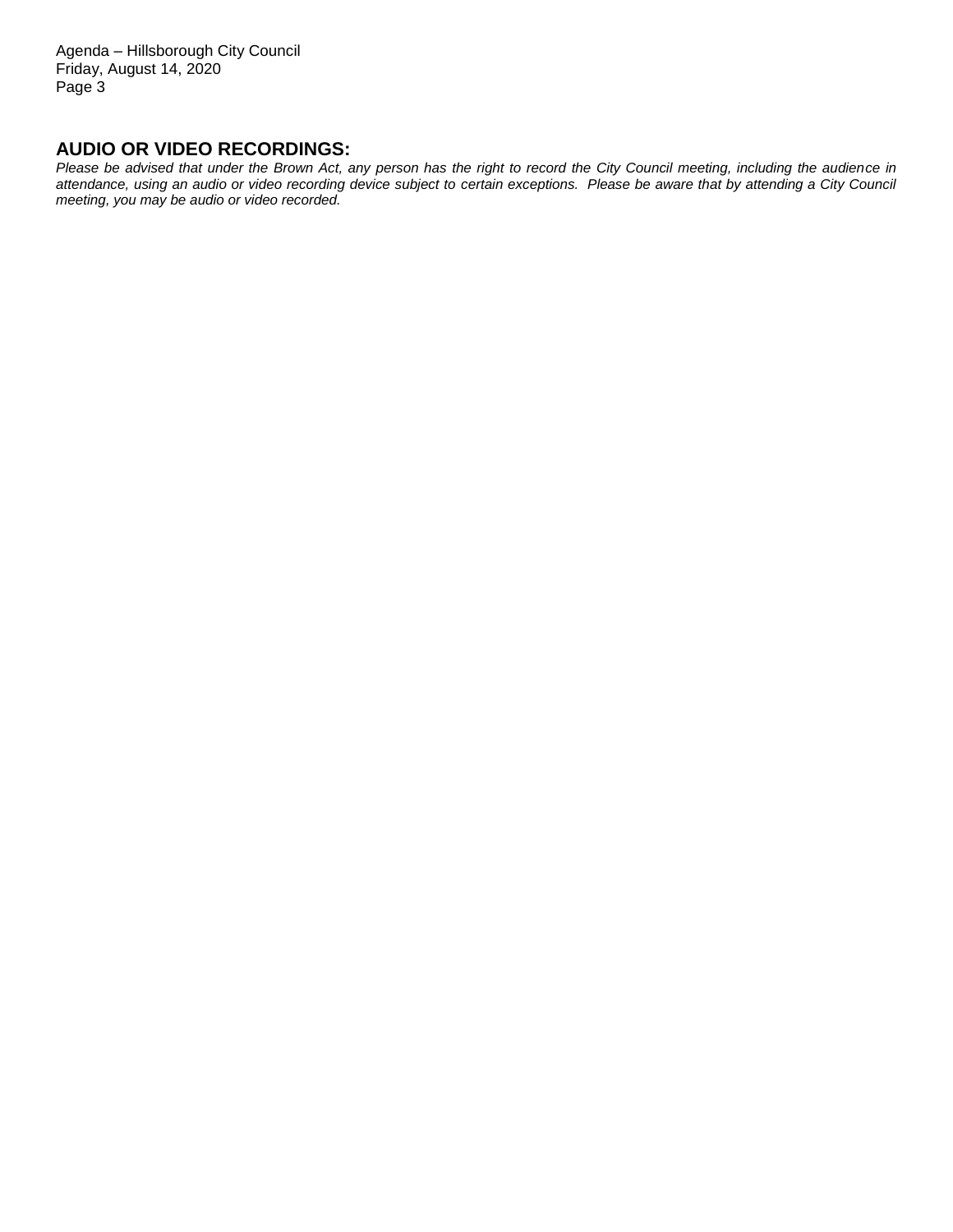#### B ENBROOK LAW GROUP

Professional Corporation 400 C APITOL M ALL , S UITE 2530 SACRAMENTO, CALIFORNIA 95814

#### www.benbrooklawgroup .com

T ELEPHONE : (916) 447 - 4900 F ACSIMILE : (916) 447 - 4904

BRADLEY A. BENBROOK brad@benbrooklawgroup.com

#### August 6, 2020

#### **Via E-mail**

Christopher J. Diaz Best Best & Krieger 2001 North Main St., Ste. 390 Walnut Creek, CA 94596 Christopher.Diaz@bbklaw.com

Miyuki Yokoyama Clerk, Town of Hillsborough 1600 Floribunda Avenue Hillsborough, CA 94010 myokoyama@hillsborough.net

Re: Conflict Of Interest Issues

#### Dear Mr. Diaz and Clerk Yokoyama:

We are writing on behalf of the Hillsborough Citizens Alliance ("HCA") regarding the revelation of Councilmember Benton's conflict of interest related to the Town's settlement with Crown Castle and the Council's efforts to modify the wireless communications ordinance. HCA joins with Hillsborough's citizens to express its grave concerns over Councilmember Benton's conduct, which came to light for the first time during the July 27 meeting. Specifically, Councilmember Benton's Form 700 reveals that he invested up to \$100,000 in Crown Castle in June 2019, while he was participating in the Town's closed-door negotiations to resolve Crown Castle's lawsuit. After making that investment, Councilmember Benton was obligated to recuse himself, yet he proceeded to participate in several closed sessions concerning Crown Castle and participated in multiple Council meetings supporting the Town's efforts to grant concessions to wireless carriers by weakening WCF design standards.

Making a substantial investment in Crown Castle at the same time the Town was engaging in confidential negotiations with the company is not only unseemly, it would appear to violate the Political Reform Act: "No public official at any level of state or local government shall make, participate in making or in any way attempt to use his official position to influence a governmental decision in which he knows or has reason to know he has a financial interest." Gov. Code § 87100. The Political Reform Act "was enacted to assure an independent, impartial and honest government," and economic conflicts of interest "undermine [this] goal by providing an economic incentive for deciding a particular official matter without regard to its merits, or with regard to its effect upon the official's pocketbook." *Cty. of Nevada v. Macmillen*, 11 Cal.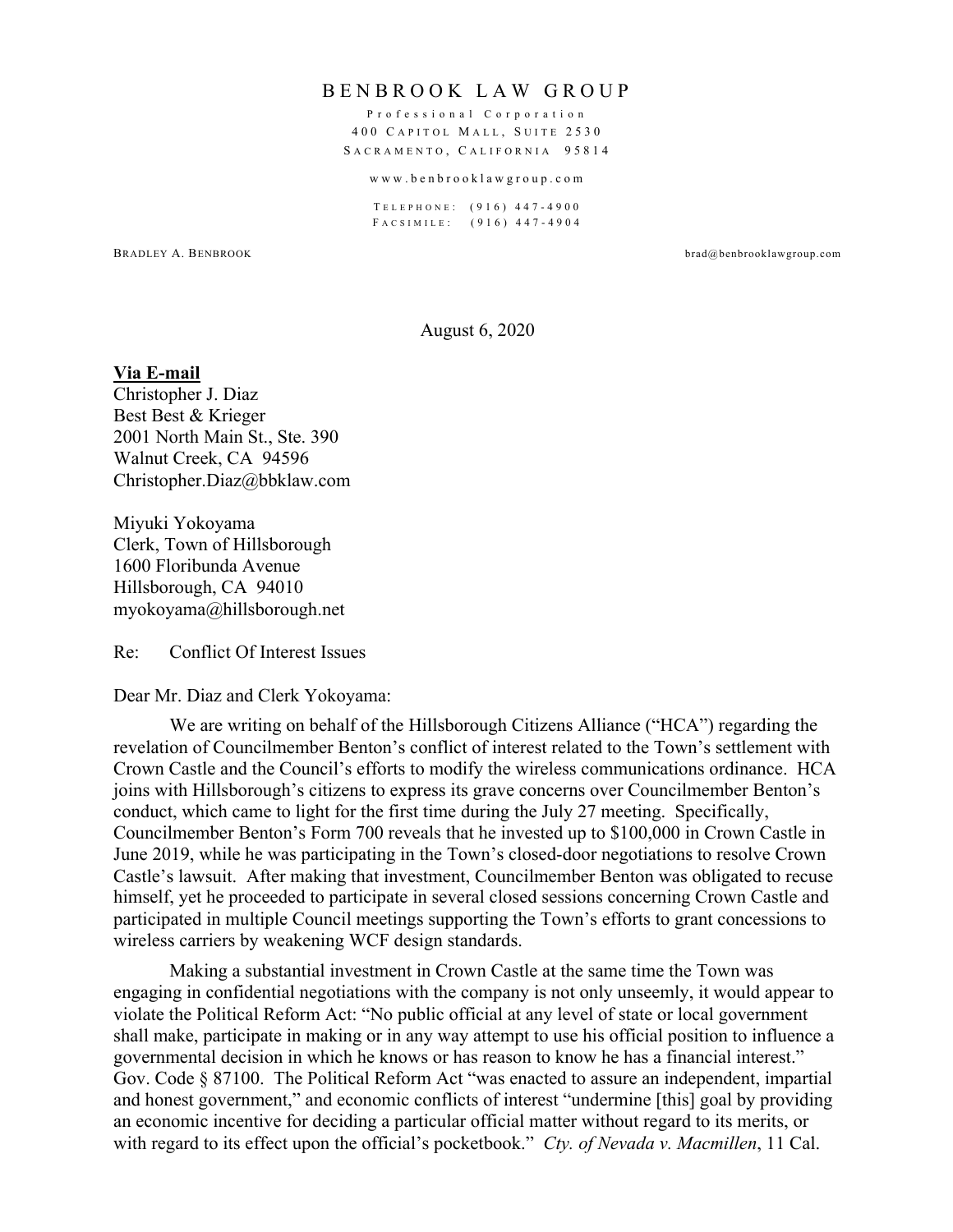Christopher J. Diaz Miyuki Yokoyama August 6, 2020 Page 2

3d 662, 673–74 (1974); *accord Witt v. Morrow*, 70 Cal.App.3d 817, 822–23 (1977) ("[T]he whole purpose of the Political Reform Act of 1974 is to preclude a government official from participating in decisions where it appears he may not be totally objective because the outcome will likely benefit a corporation or individual by whom he is also employed.").

Councilmember Benton's investment also appears to violate the duty of undivided loyalty he owed to the citizens of Hillsborough. "The government's right to the absolute, undivided allegiance of a public officer is diminished as effectively where the officer acts with a hope of personal financial gain as where he acts with certainty." *People v. Honig*, 48 Cal.App.4th 289, 325 (1996). And "[a] person is disqualified to discharge the services of a position in a municipal government when he has a personal interest which might interfere with the unbiased discharge of his duty to the public or prevent his exercise of absolute loyalty and undivided allegiance to the best interests of the city." *Raymond v. Bartlett*, 77 Cal. App.2d 283, 285–86 (1946).

By participating in the Town's decision-making related to Crown Castle despite his conflict of interest, Councilmember Benton has tainted the entire process and called into question the validity of the Town's actions. "The conflict of interest laws . . . establish an objective standard 'directed not only at dishonor, but also at conduct that tempts dishonor;' they are preventive, acting upon tendencies as well as prohibited results. A violation occurs not only when the official participates in the decision, but when he influences it, directly or indirectly." *Comm'n On Cal. State Gov. Org. & Econ. v. Fair Political Practices Comm'n*, 75 Cal.App.3d 716, 723 (1977).

Under the FPPC's regulations, Councilmember Benton was required to disclose his conflict of interest publicly, recuse himself, and leave the room because it was foreseeable that the Crown Castle settlement agreement (and, by extension, the design standards adopted to benefit Crown Castle) would have material financial effect on his financial interest. 2 CCR § 18707; *see also*, *e.g*., FPPC Advice Letter No. A-16-155 (Sondergren) (mayor's ownership of more than \$2,000 in Costco stock required recusal from city's decisions related to a local Costco). Here, a material effect occurred under the law because Councilmember Benton owned more than \$2,000 in Crown Castle stock which itself was the subject of action by the Town in multiple respects. As a result of Councilmember Benton's participation in the negotiations, the Town's approval of the Crown Castle settlement agreement may well be void. *See* Gov. Code § 91003(b). HCA is exploring its options in this regard.

Finally, Councilmember Benton's actions implicate multiple provisions of the Town of Hillsborough's conflict of interest policy, which declares that a conflict of interest exists when a Town employee:

Participates in his or her capacity as a Town employee in the issuing of a ... contract in which he or she has a private pecuniary interest, direct or indirect, or performs in regard to such contract some function requiring the exercise of discretion on behalf of the Town.

Has a financial interest or personal interest in any legislation coming before the City Council and participates in discussion with or gives an official opinion to the